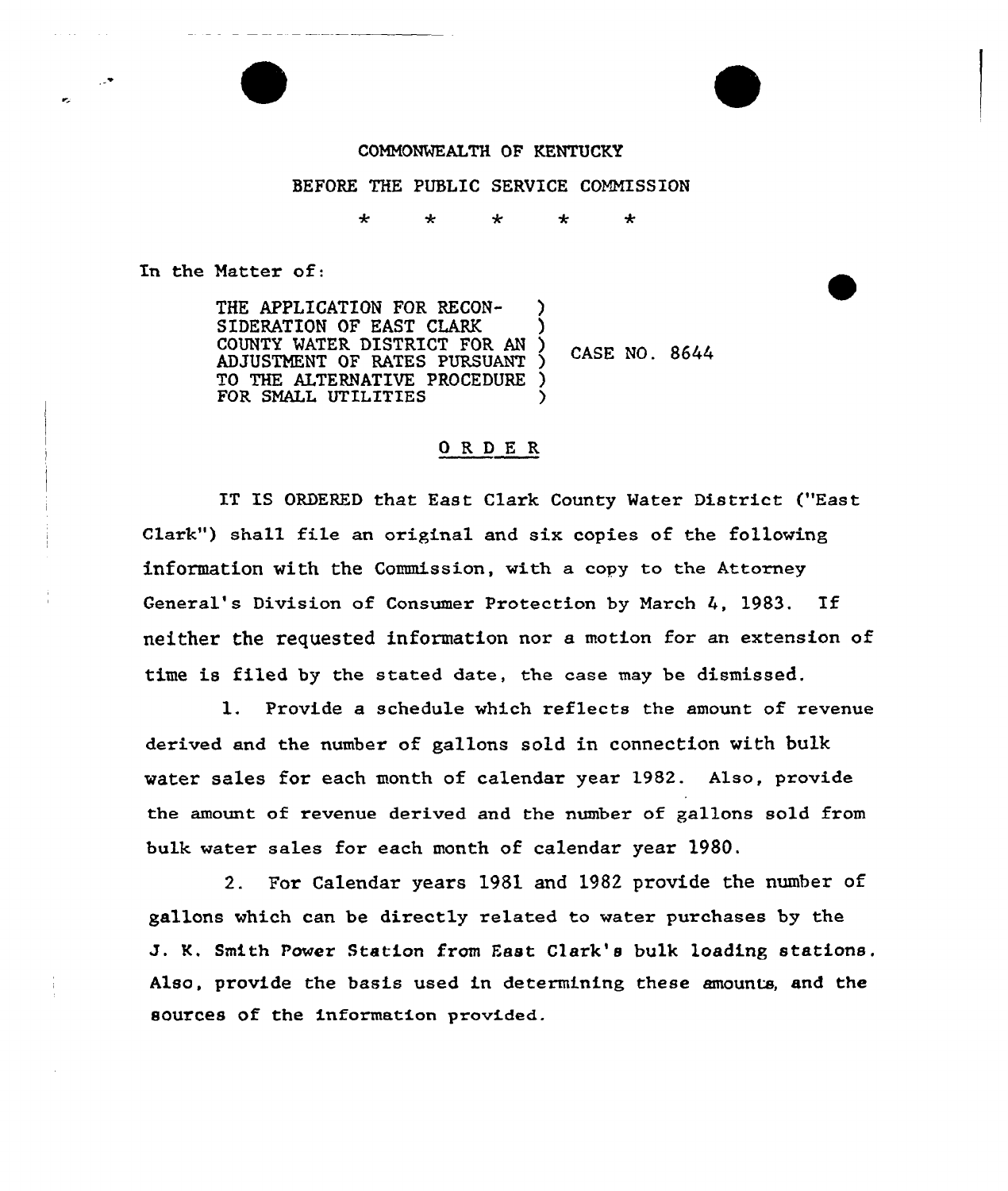3. Provide a complete description of prevailing or anticipated developments which would cause a significant change (increase or decrease) in the volume of bulk water sales from test year levels. For any significant changes presented provide the amount of any proposed adjustments(s) to the calendar year 1981 operating statement and the basis for the adjustment(s),

4. Item No. 3 of East Clark's response to the Commission's Order dated September 23, 1982, reflects that expenses totaling \$4,305 wexe incurred due to a late completion date by a contractor and to the malfunctioning of certain equipment. Provide the following concerning this item.

- a. For each expense listed in the response mentioned above provide the date that the expense was incurred and the account charged on the operating statement.
- b. Provide copies of invoices, cancelled checks or other documentation of the expenses incurred. Inelude any calculations and assumptions that were made in arriving at the expenses.
- c. Provide a narrative explanation as to why the  $$2,000$  was described as "Penalty payment received from contractor for loss of revenue?"
- d. Provide a detailed description of the circumstances and the amount(s) received which cen be related to litigation or damage claims for calendar year 1982. Also, include the date of receipt of said payments.

 $-2-$